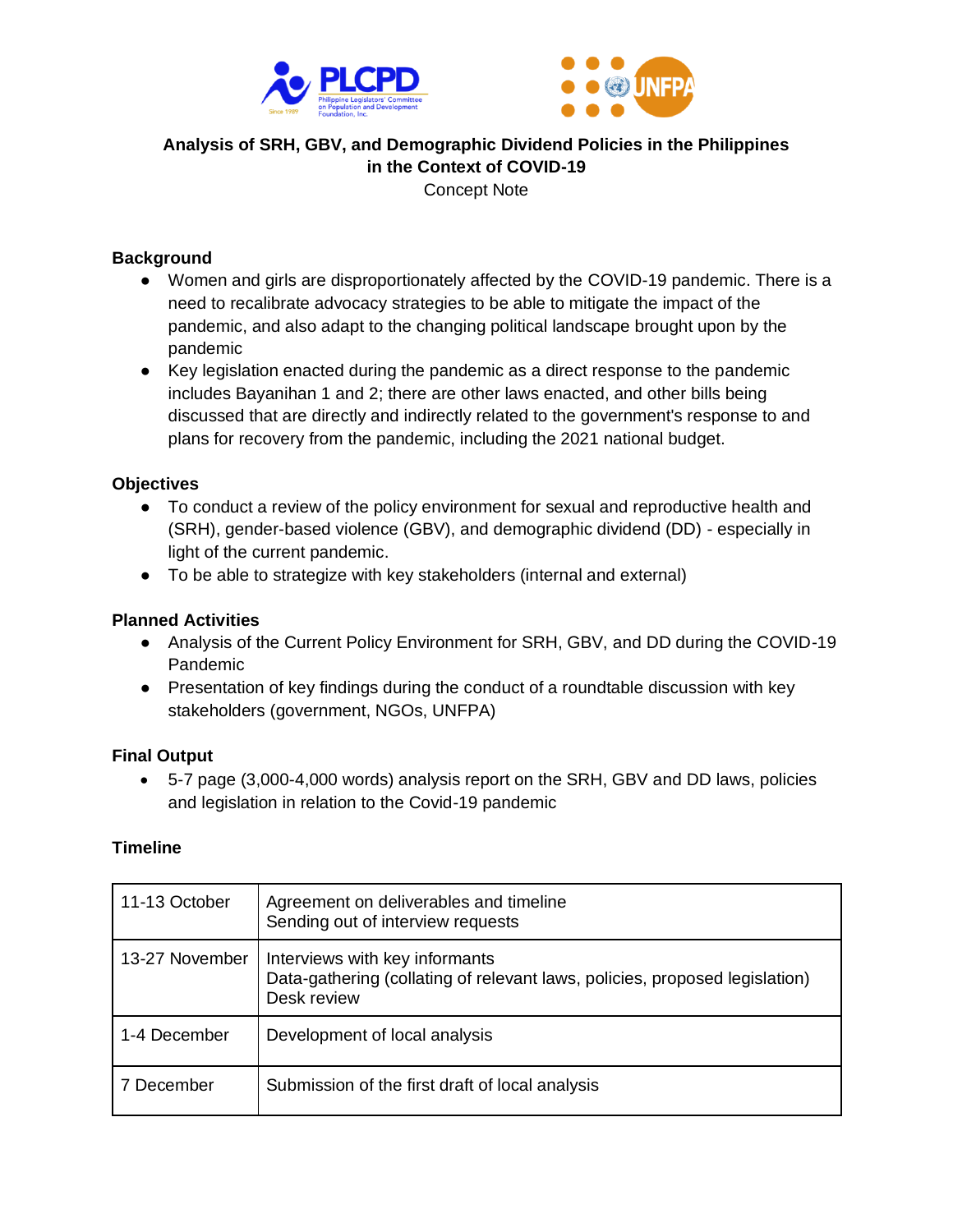| 8-11 December  | Comments from PLCPD and UNFPA on the first draft of the<br>analysis<br>- 8 December: Conduct of RTD with key stakeholders                                                                              |
|----------------|--------------------------------------------------------------------------------------------------------------------------------------------------------------------------------------------------------|
| 14-18 December | - 15 December: UNFPA Strategic Planning Session for 2021<br>Advocacy<br>- 14-18 December: Revision of draft based on comments and inputs<br>from RTD<br>- 18 December: submission of the final version |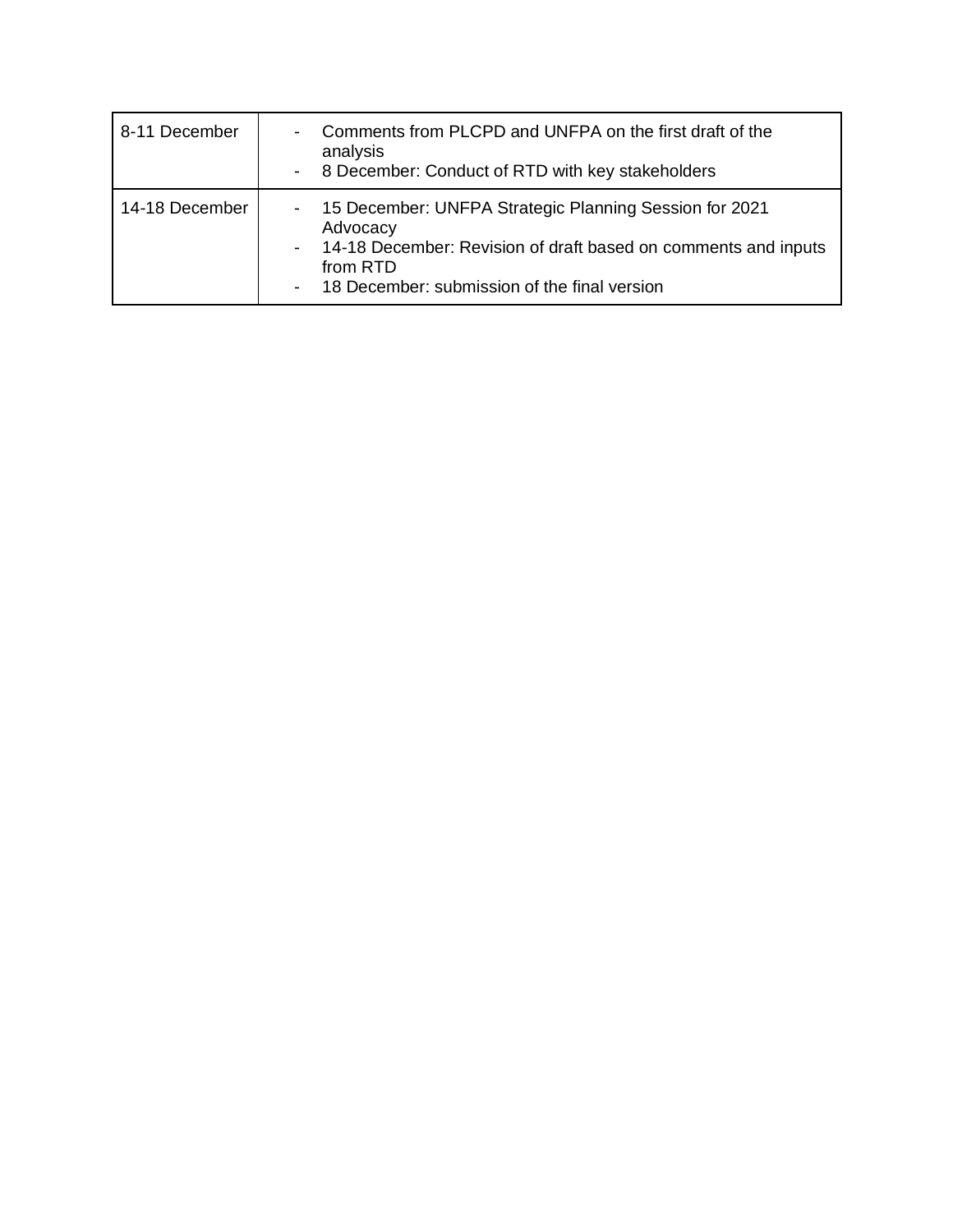## **Terms of Reference**

Consultant for the Analysis of the SRH, GBV and DD Policies during and after the COVID-19 Pandemic

## **Background**

## **Objectives**

- To be able to conduct an analysis of the current situation and political landscape for SRH, GBV, and DD Policies
- To be able to present the findings to be an input for the advocacy planning sessions to be conducted with UNFPA and other key stakeholders

## **Key Outputs**

- White Paper: Analysis of the current situation and political landscape for SRH, GBV and DD Policies - with recommendations
- Presentation of the same to the UNFPA and stakeholders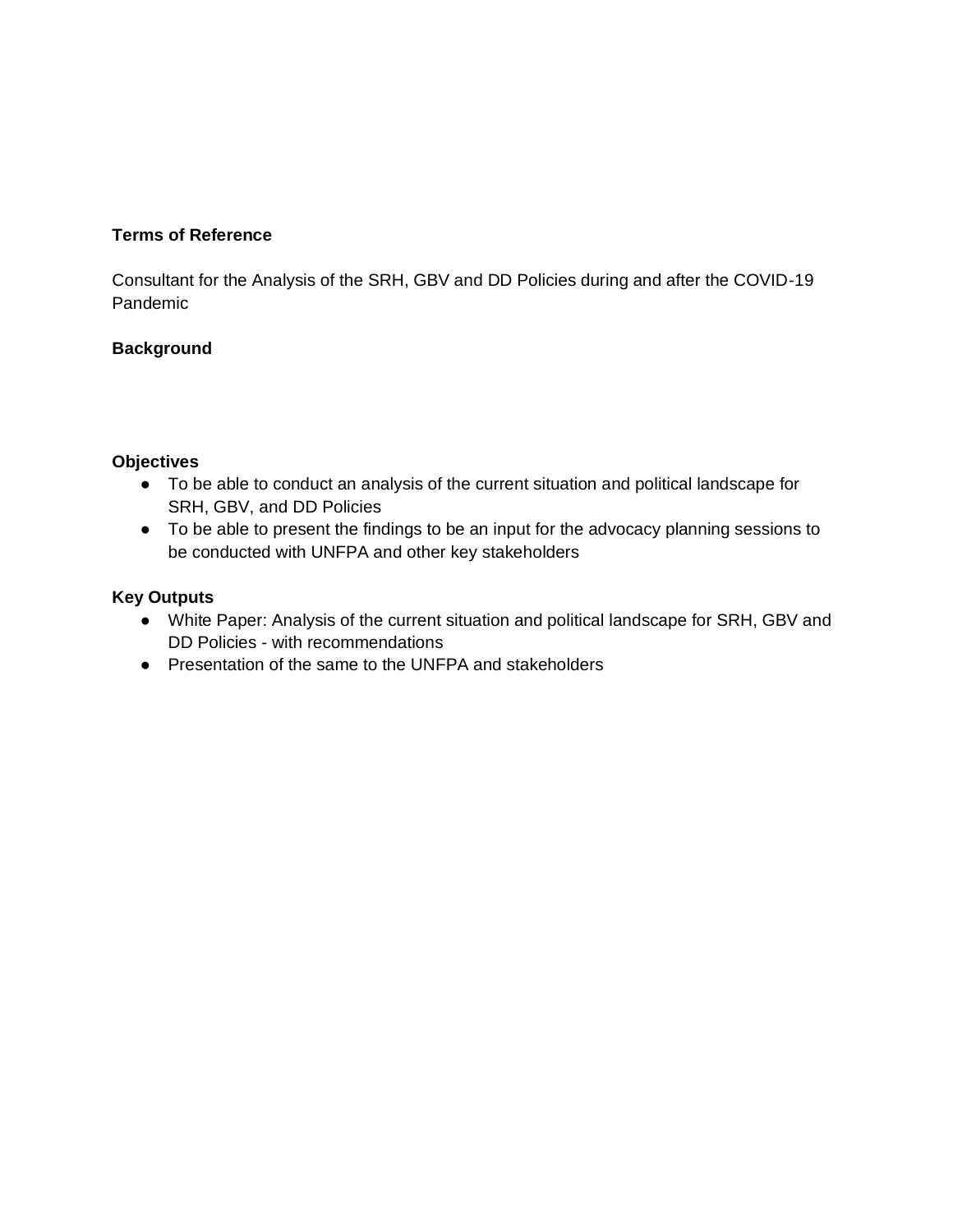## **Terms of Reference**

Research Assistant for the Analysis of the SRH, GBV and DD Policies during and after the COVID-19 Pandemic

## **Background**

## **Objectives**

- To be able to conduct an analysis of the current situation and political landscape for SRH, GBV, and DD Policies
- To be able to present the findings to be an input for the advocacy planning sessions to be conducted with UNFPA and other key stakeholders

## **Key Outputs/Deliverables**

● To provide assistance to PLCPD and UNFPA in coordinating with APRO consultant on his/her data and interview needs of their consulting doing the evaluation